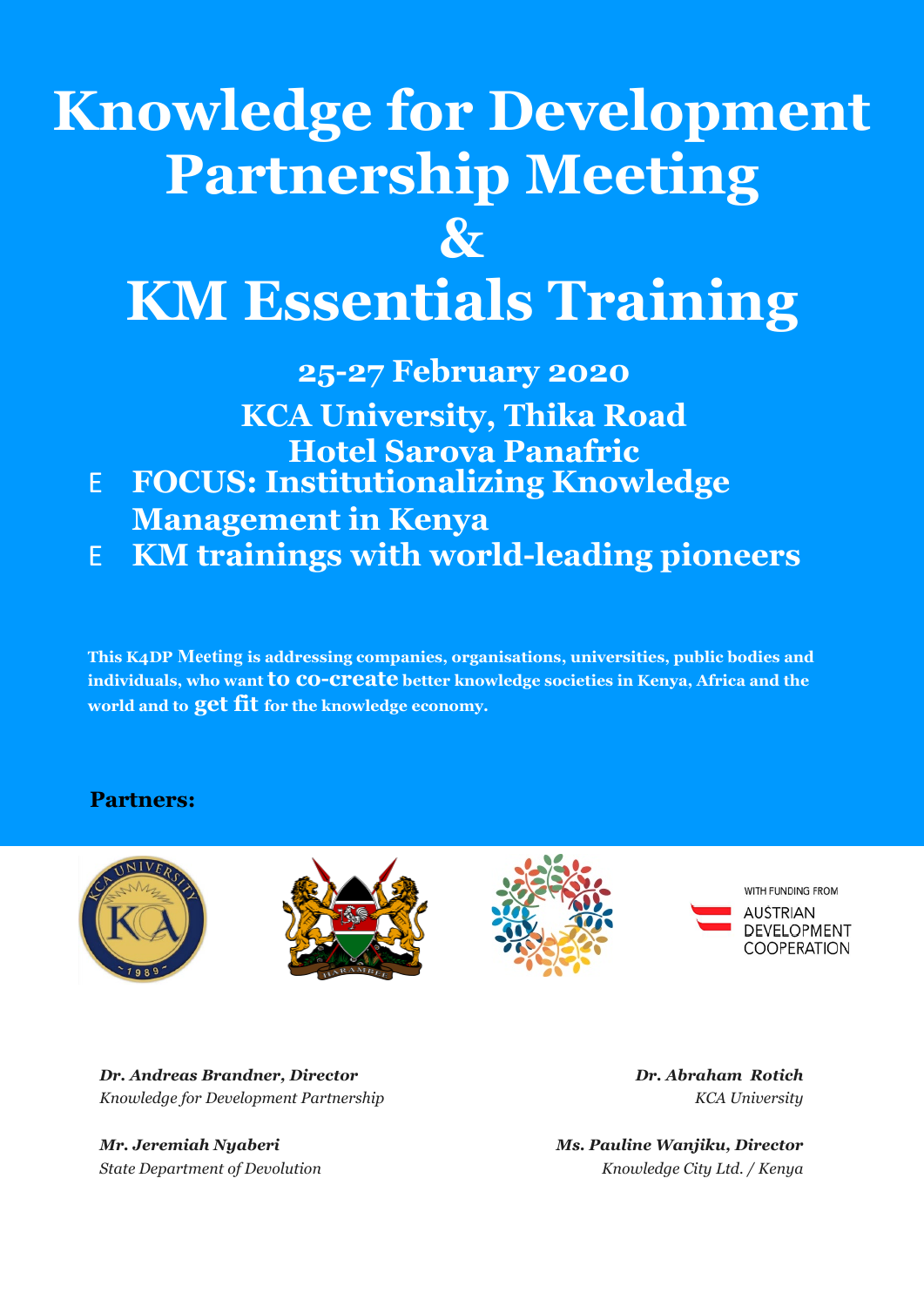

# **Knowledge for Development Partnership Meeting**

## **FOCUS: Institutionalising Knowledge Management in Kenya**

Participation is free, but subject to registration.

Knowledge for Development Meeting convenes the K4DP community, knowledge specialists and workers, pioneers as well as passionate followers and upcoming experts, committed to advancing knowledge management, knowledge societies in Africa. It creates awareness on how knowledge impacts all development activities and how it can be managed. It fosters dialogue within the multi-sectoral, multi-stakeholder community and provides a platform to co-create ideas and solutions to urgent and anticipated challenges.

## **Afternoon Programme: 25/02/2020**

#### **14:00 Opening ceremony and keynote speakers**

 Vice Chancellor, KCA University Principal Secretary, State Department of Devolution **Institutionalising Knowledge Management in Kenya** Jeremiah Nyaberi, Ministry of Devolution Joseph Mbugua, KenGen PLC Dr. Gichuru, KCA University **The Agenda Knowledge for Development in Kenya – next steps** Dr. Andreas Brandner, Wambui Wanjiku, K4DP *Moderation: Dr. Rose Gathii, KCA University*

### **15.30 World Café: Advancing a knowledge management in Kenya:**

The world café is a space where all participants can equally contribute their knowledge and experience, vision and passion, ideas and call for action. As a knowledge partnership we build on the active contribution of all, reflecting the current situation, envision the future and co-creating an agenda to move forward. This world café is dedicated to co-creating and advancing knowledge societies in Kenya, building partnerships, initiating projects and starting real action.

*Moderation: Dr. Rotich, KCA University, Wambui Wanjiku, Knowledge City, Joseph Mbugua, KenGen*

**16:30** Tea Beak

**END**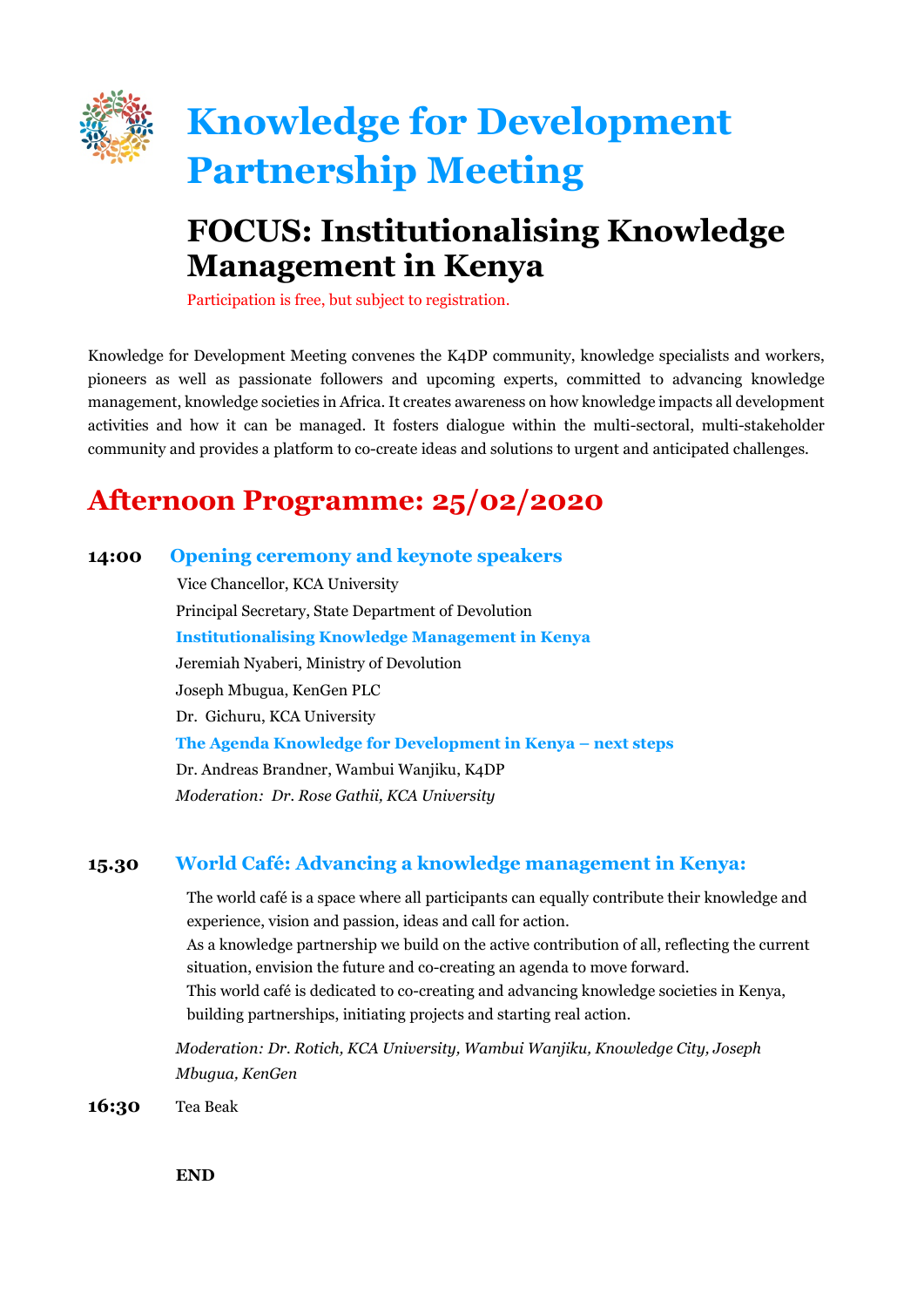## **26-27 February 2020**

# **Knowledge Management Essentials**

The **Knowledge Management Essentials Training Course** provides the **big picture of Knowledge, Innovation & Learning Management** and gives a solid introduction to the key concepts, successful practices and essential instruments. Participants learn how to assess KM practices systematically, develop a KM strategy and implement them step-by-step including a successful KM Awareness programme.

Different KM training elements, exercises and discussions that aim to allow participants to co-create knowledge are key elements of this fundamental KM Training course.

## **Topics:**

- Creating competitive advantages through knowledge leadership
- Designing and implementing Knowledge Management strategies in the organisation
- Leading knowledge workers and creating a knowledge-sharing culture
- Facilitating knowledge networks and communities of practice
- Implementing integrated knowledge portals for information, communication and collaboration
- Learning from pioneers: KMA, HPE, KRA, Siemens, KM Award Winners
- Capitalizing Experiences and learning from projects

## **Trainers:**

• **Andreas Brandner,** Knowledge for Development Partnership

**Time: Wednesday -Thursday,** 26-27 February: 9am – 5pm

### **Venue: Hotel Sarova Panafric, Along Valley Road, Nairobi, Kenya**

Price: KES 69.000 (plus VAT)

**Special Offer: 1+1 = 1,5.** The second participant of the same company pays 50%. For registration please send an email to **[nairobi@knowledge.city](mailto:nairobi@knowledge.city)** A limited number of students is invited to participate at half price – first come, first serve.

#### **More information: http://nairobi.knowledge.city**